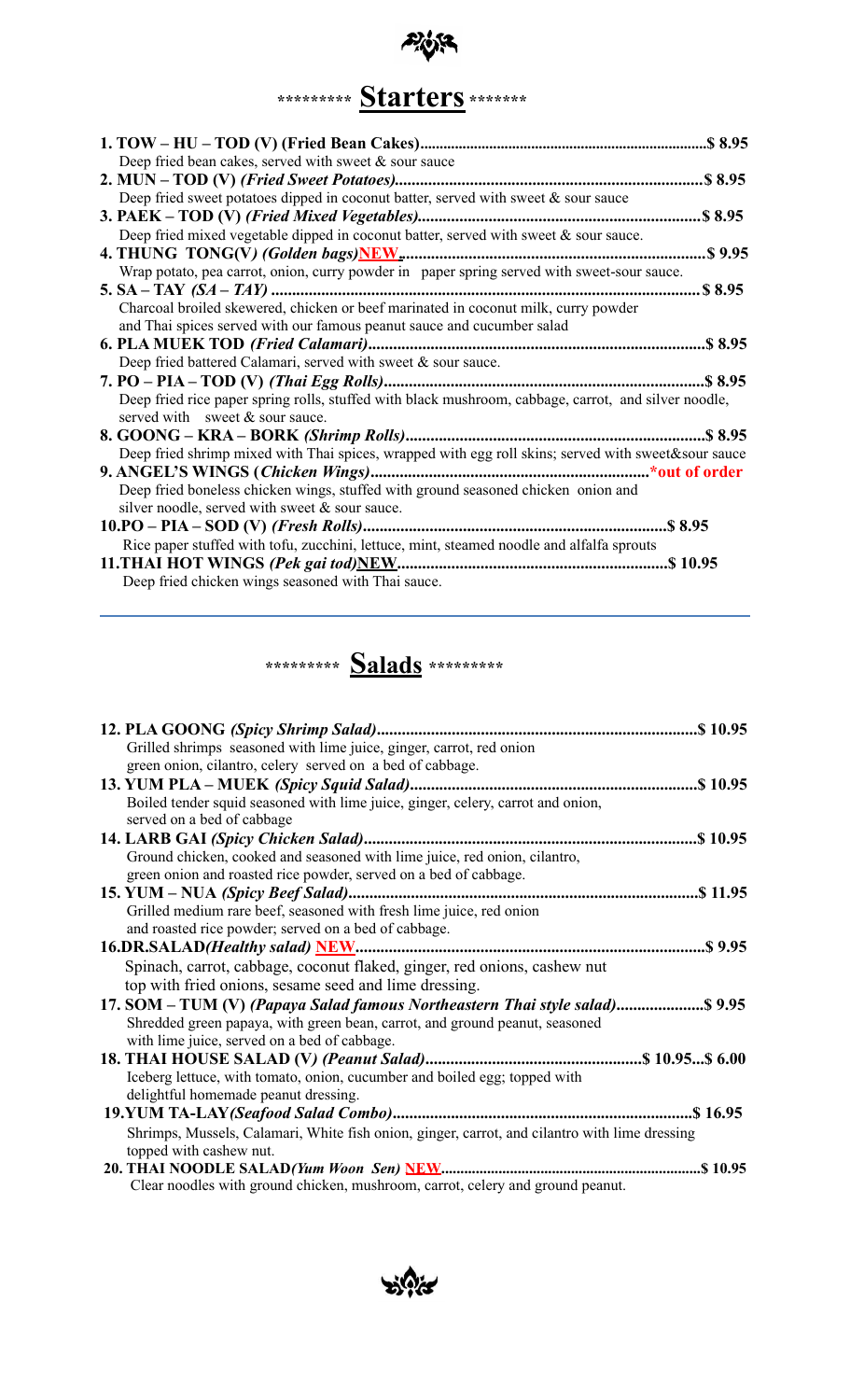

# **(Soup by the pot is served with flame)** pot ..... cup

| Mixed seafood (Shrimp, White fish, Calamari, Mussel)\$18.95 |  |
|-------------------------------------------------------------|--|

# **21. TOM – KAR** *(Coconut Milk Soup)*

Hot and Sour coconut milk broth with galangal root, lemon grass, kefir lime leaves, lime juice, mushroom, cilantro and green onion.

# **22. TOM-YUM** *(Hot and Sour Soup)*

Hot and Sour broth with galangal root, kefir lime leaves, lemon grass, mushroom, cilantro and green onion.

# **23. TOM JERD** *(Clear Soup)*

Mixed vegetables in clear broth, silver noodles, cilantro and green onion

# \*\*\*\*\*\*\*\*\***House Curry (Served with steamed rice)\*\*\*\*\*\*\*\*\***

# **CHOICE OF:-**

| Mixed seafood (Shrimp, White fish, Calamari and Mussel) \$20.95 |  |
|-----------------------------------------------------------------|--|

Extra: Add **\$ 3.00 for Vegetable, Tofu, Chicken or Pork**. **\$ 4.00 for Shrimp, Beef or Calamari.**

# **24. KAENG KRA – REE** *(Yellow Curry)*

Potato, carrot and onion; simmered in coconut milk and mild yellow curry**.**

### **25. KAENG DAENG** *(Red Curry)*

Mixed vegetables, bamboo shoots, bell pepper and sweet basil; simmered in coconut milk and spicy red curry.

### **26. PANANG** *(Panang Curry)*

Green bean, carrot, bell pepper and sweet basil; simmered in coconut milk and panang curry.

### **27. KAENG SUP – PA – ROD** *(Pineapple Curry)*

Pineapple, tomato, bell pepper and sweet basil; simmered in coconut milk and spicy red curry.

# **28. KAENG KIEW WARN** *(Green Curry)* Mixed vegetables, bamboo shoots, bell pepper and sweet basil, simmered in coconut milk and green curry.

### **29.KAENG PHAH(***Country-Style Curry)***No coconut milk.**

Mixed vegetables and sweet basil simmered in spicy red curry.

# **30.Avocado Massaman Curry NEW**

Potato, avocado, onions, carrot & peanuts simmered in coconut milk with massaman curry .

# **\*\*\* 18 % Gratuity will be charged for party of 6 or more \*\***

**We reserve the right to refuse service to anyone**

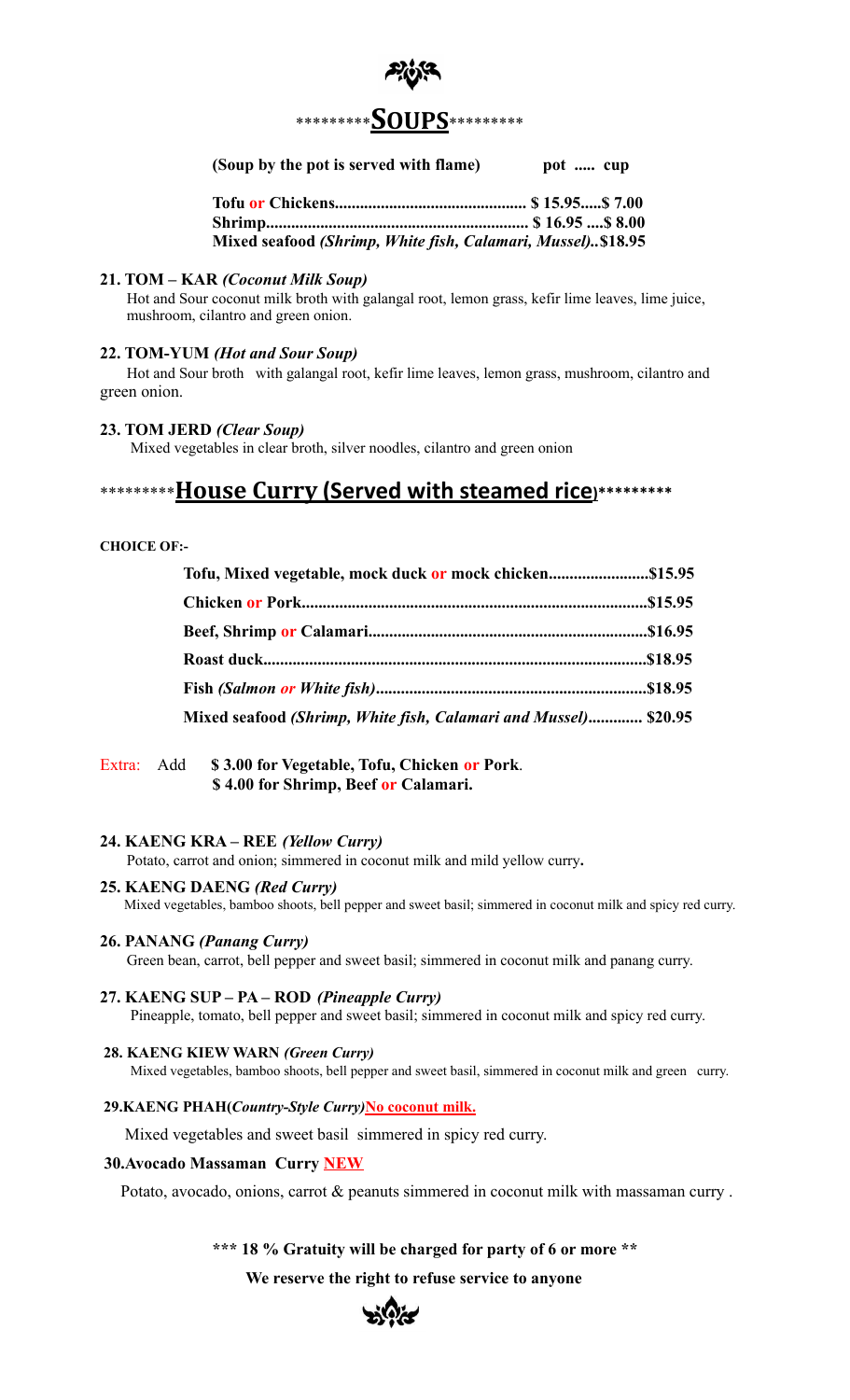

# **A La Carte (Served with steamed rice**)

| <b>CHOICE OF:-</b> | Tofu, Mixed vegetables, Mock duck or Mock Chicken \$15.95        |
|--------------------|------------------------------------------------------------------|
|                    |                                                                  |
|                    |                                                                  |
|                    |                                                                  |
|                    |                                                                  |
|                    | Mixed seafood (Shrimp, White fish, Calamari and Mussel.) \$20.95 |

- **Extra: Add \$ 3.00 for Chicken, Pork,Vegtables or Tofu. \$ 4.00 for Shrimp, Beef or Calamari.**
- **31. PAD PONG KRA REE (***Curry Powder Dish)* Mixed vegetables garlic and mild yellow curry powder.
- **32. PAD MA KUA YAO** *(Eggplant Dish)* Eggplant, bell pepper, onion and ginger, sautéed in black bean sauce and basil.
- **33. PAD KHING (***Ginger Dish)*

Fresh ginger, onion, green onion and black mushroom; baby corns, celery sautéed in black bean sauce.

**34. PAD PRIK KHING (***Green Beans Dish)*

Green beans and bell pepper, sautéed in spicy ginger paste.

- **35. PAD PRIOW WARN (***Sweet and Sour)*
	- Zucchini, black mushroom, onion, green onion, pineapple, baby corns and tomato.
- **36. KRA TIAM PRIG THAI** *(Garlic Pepper Dish)* Choice of meat, marinated with garlic and black pepper**.**
- **37. PAD KRA PAO (***Medium Spicy Basil Dish)* Zucchini, onion, bell pepper, carrot, and sweet basil; sautéed with garlic spicy chili sauce.
- 
- **38.PRA-RAM RONG SONG(***Peanut Dish***)**

Boiled your choice of meat with spinach ,carrot , cabbage and peanut sauce.

**39. PAD NAM - MUN - HOY (***Oyster Sauce Dish)*

Choice of meat with broccoli, carrot and black pepper; sautéed in light oyster sauce.

**40. PAD HIM – MA – PARN (***Cashew Dish)*

Cashew nuts, carrot, zucchini, onion, green onion and baby corns.

# **41. PAD PED** *(Hot Pepper Dish)*

Fresh chili, bamboo shoot, green bean and carrot; sautéed with spicy-red chili paste.

# **42. PAD NAM PRIG – POW (***Chili Oil Dish)*

Bamboo shoot, bell pepper, mushroom, onion and carrot; sautéed with roasted chili – oil sauce.

# **43. PLA SAHM – ROD (***Three - Flavors Fish)*

Deep fried white fish or grilled salmon, with bell pepper, onion and sweet basil with special homemade 3 flavors sauce.

### **44. PLA RAD PRIK (***Spicy Sauce Fish)*

Deep fried white fish or grilled salmon, with mushroom, bamboo shoot, bell pepper, green beans, carrot and sweet basil with spicy-red chili paste

# **45. PLA MA – KHARM (***Tamarind Sauce Fish***)**

Deep fried white fish or grilled salmon, onion and dry garlic with tamarind sauce.

# **46.GOLDEN BUDDHA .(Only with tofu) NEW**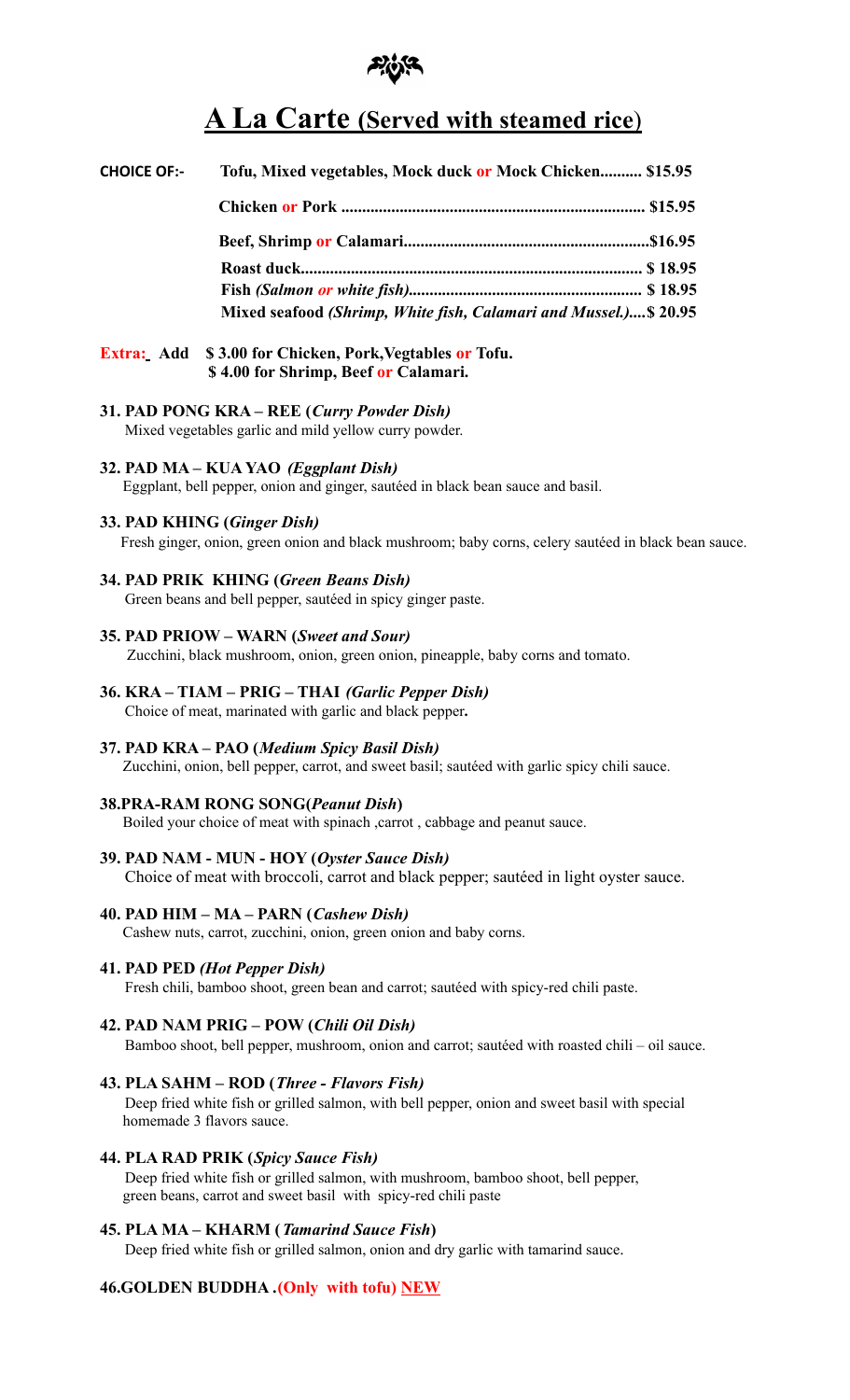Soft tofu ,onions , celery , carrot and pot  $\sim$  ried with coconut milk and curry powder. **# Please let your server know if you are a strict vegetarian.#**

**\*\*\*\*\*\*\*\*\* Noodles \*\*\*\*\*\*\*\*\* CHOICE OF: Tofu, Vegetables, Mock duck or Mock chicken...................... \$ 15.95 Chicken or Pork......................................................................... \$15.95 Beef or Shrimp or Calamari..................................................... \$16.95 Roast Duck................................................................................ \$18.95 Fish** *(Salmon or White fish)***...................................................... \$18.95 Seafood** *(Shrimp, White fish, Calamari and Mussel)***.............. \$20.95**

- **Extra: Add \$ 3.00 for Chicken, Pork,Vegtables or Tofu. \$ 4.00 for Shrimp, Calamari or Beef.**
- **47.PAD THAI***(Pad Thai Noodle***)**
- Thai rice noodle stir-fried with egg, green onion and bean sprout, topped with ground peanut.
- **48. POOR NOODLE** *(Peanut Noodle)*

Pan fried rice noodles with egg, bean sprout and topped with peanut sauce.

- **49. RAD NAH** *(Bank been sauce gravy noodle)*
- Flat rice noodle with garlic, broccoli, baby corn and carrot in black bean gravy sauce.
- **50. PAD SEE – EW** *(Sweet Sauce Noodle)*
- Pan fried rice noodles with egg, garlic, broccoli, carrot and sweet soy sauce. **51. DRUNKEN NOODLES** *(Spicy Noodle)*
- Pan fried rice noodles with onion, cabbage, bell pepper, carrot in spicy- garlic sauce and basil leaves. **52. PAD WOON SEN(Shiver Noodle)**
- Pan fried silver noodles with egg, tomato, broccoli, celery and onion.

**53.WOON SEN PAD PONG KRA REE(***Shiver Noodle Curry Powder dish***)NEW** Pan fried silver noodles with egg, celery, onion and curry power.

# **\*\*\*\*\*\*\*\*\* Fried Rice \*\*\*\*\*\*\*\*\***

**54. SPICY FRIED RICE** *(Basil Fried Rice)*

Style fried rice with onion, bell pepper, carrot and sweet basil in spicy-garlic chili sauce**. 55. KAO PAD SAP – PA –ROD (***Pineapple Fried Rice***)**

- Style fried rice with egg, pineapple, onion, baby corn, carrot, cashew nut and curry powder. **56. KING AND I FRIED RICE (***Thai Fried Rice)*
- Thai style fried rice with carrot, baby corns, onion, egg, black pepper, tomato and sliced cucumber. **57. SRIRACHA FRIED RICE**

Style fried rice with egg, carrot, celery, broccoli and onion in sriracha sauce

# **\*\*\*\*\*\*\*\*\* Bar B-Q(Served with steamed rice) \*\*\*\*\*\*\*\***

| Roasted duck sautéed with black bean sauce, served over sautéed spinach and      |  |
|----------------------------------------------------------------------------------|--|
| cabbage with pickled chili in black soy sauce.                                   |  |
|                                                                                  |  |
| Grilled chicken marinated in Thai spices sauce served with sweet and sour sauce. |  |
|                                                                                  |  |
| Grilled pork marinated in Thai spices; served with sweet and sour sauce.         |  |
|                                                                                  |  |

Grilled skewered pork and prawns marinated in Thai spices served with sweet and sour sauce.

# **\*\*\*\*\*\*\*\*\* ON THE SIDE \*\*\*\*\*\*\*\*\***

| Steamed jasmine rice\$3.50 | Steamed Vegetables\$4.00 Peanut sauce\$ 2.00 |  |  |
|----------------------------|----------------------------------------------|--|--|
| Steamed sticky rice\$3.50  |                                              |  |  |
| Steamed brown rice\$3.50   |                                              |  |  |
| Steamed rice noodle\$5.00  |                                              |  |  |